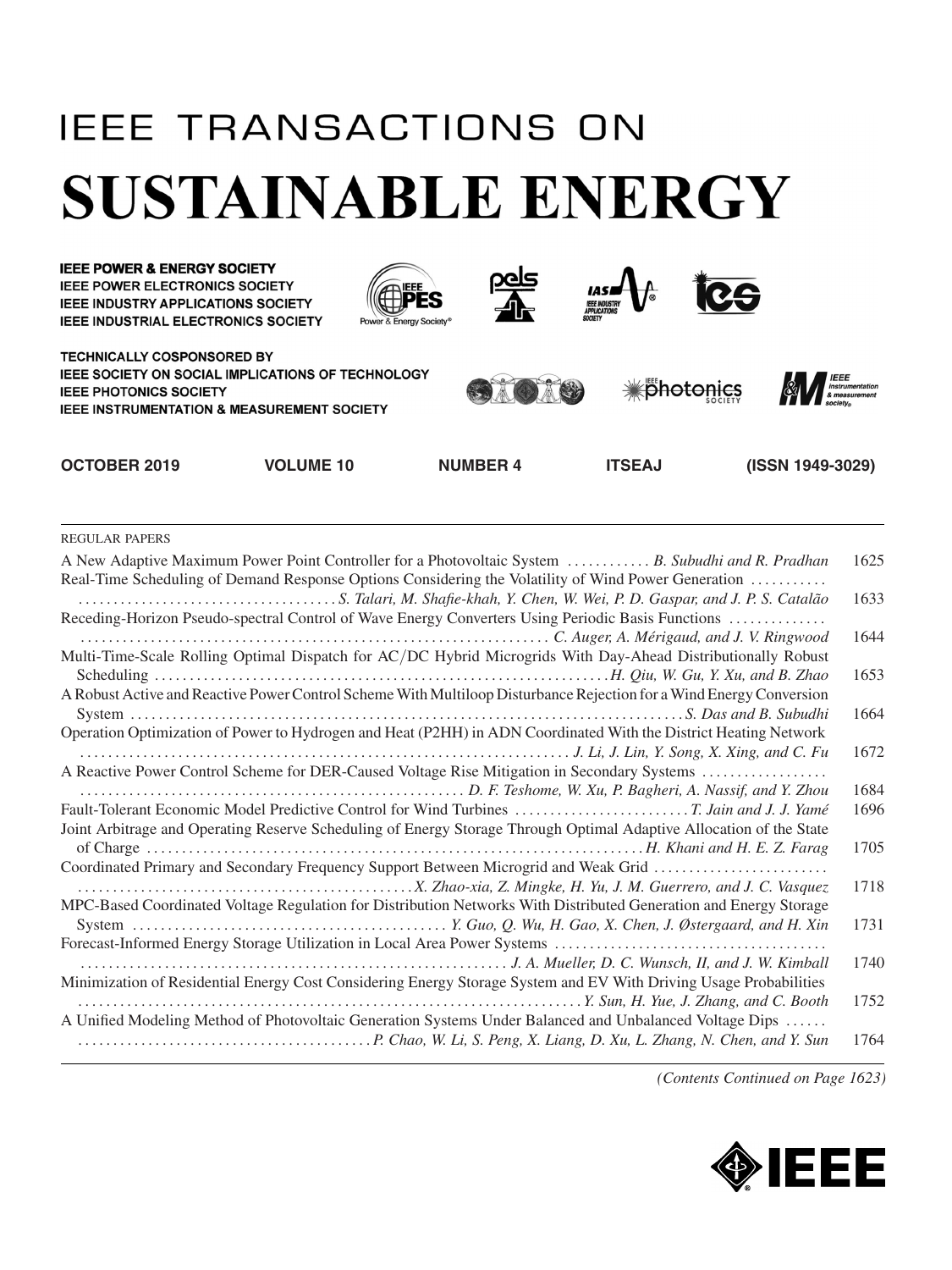| A Generalized Power-Flow Model of VSC-Based Hybrid AC-DC Systems Integrated With Offshore Wind Farms                                                                                                                      |      |
|---------------------------------------------------------------------------------------------------------------------------------------------------------------------------------------------------------------------------|------|
| The Impact of Time-Frequency Estimation Methods on the Performance of Wave Energy Converters Under Passive and                                                                                                            | 1775 |
| PV Solar System Control as STATCOM (PV-STATCOM) for Power Oscillation Damping                                                                                                                                             | 1784 |
| Multi-Microgrid-Based Operation of Active Distribution Networks Considering Demand Response Programs                                                                                                                      | 1793 |
| H. Haddadian and R. Noroozian<br>Coordinated Investment Planning of Distributed Multi-Type Stochastic Generation and Battery Storage in Active                                                                            | 1804 |
| Model Predictive Control of Bidirectional DC-DC Converters and AC/DC Interlinking Converters-A New Control                                                                                                                | 1813 |
| Capacity Expansion of Wind Power in a Market Environment With Topology Control                                                                                                                                            | 1823 |
| Impact of Communication Latency on the Bus Voltage of Centrally Controlled DC Microgrids During Islanding                                                                                                                 | 1834 |
| A Distributed Probabilistic Modeling Algorithm for the Aggregated Power Forecast Error of Multiple Newly Built Wind                                                                                                       | 1844 |
| Farms                                                                                                                                                                                                                     | 1857 |
| Optimal Short-Term Operation of a Cascaded Hydro-Solar Hybrid System: A Case Study in Kenya                                                                                                                               | 1867 |
|                                                                                                                                                                                                                           | 1878 |
| Intra-Interval Security Assessment in Power Systems With High Wind Penetration                                                                                                                                            | 1890 |
| Robust Bidding Strategy and Profit Allocation for Cooperative DSR Aggregators With Correlated Wind Power Generation                                                                                                       | 1904 |
| Power Generation Planning of Galapagos' Microgrid Considering Electric Vehicles and Induction Stoves                                                                                                                      | 1916 |
| Day-Ahead Optimal Operation for Multi-Energy Residential Systems With Renewables                                                                                                                                          | 1927 |
| Optimal Scheduling of the Regional Integrated Energy System Considering Economy and Environment                                                                                                                           | 1939 |
| A Global Maximum Power Point Tracking Technique of Partially Shaded Photovoltaic Systems for Constant Voltage                                                                                                             | 1950 |
| Economic Operation of Thermostatic Loads Under Time Varying Prices: An Optimal Control Approach                                                                                                                           | 1960 |
| Decentralized DC Voltage and Power Sharing Control of the Parallel Grid Converters in Multi-Terminal DC Power                                                                                                             | 1971 |
| Smart Wire Placement to Facilitate Large-Scale Wind Energy Integration: An Adaptive Robust Approach                                                                                                                       | 1981 |
| Optimal Predictive Maintenance Policy for an Ocean Wave Farm  P. Pradhan, S. Kishore, and B. Defourny<br>Optimized Power Error Comparison Strategy for Direct Power Control of the Open-Winding Brushless Doubly Fed Wind | 1993 |
| Delayed-Signal-Cancellation-Based Sag Detector for a Dynamic Voltage Restorer in Distorted Grids                                                                                                                          | 2005 |
| J. Roldán-Pérez, A. García-Cerrada, M. Ochoa-Giménez, and J. L. Zamora-Macho<br>Privacy-Preserving Optimal Dispatch for an Integrated Power Distribution and Natural Gas System in Networked Energy                       | 2015 |
|                                                                                                                                                                                                                           | 2028 |
| Wireless Power Transfer for Distributed Energy Sources Exploitation in DC Microgrids                                                                                                                                      | 2039 |
| Microgrid Optimal Power Flow Using the Generalized Benders Decomposition Approach                                                                                                                                         | 2050 |
| Reliability Based Min-Max Regret Stochastic Optimization Model for Capacity Market With Renewable Energy and                                                                                                              | 2065 |